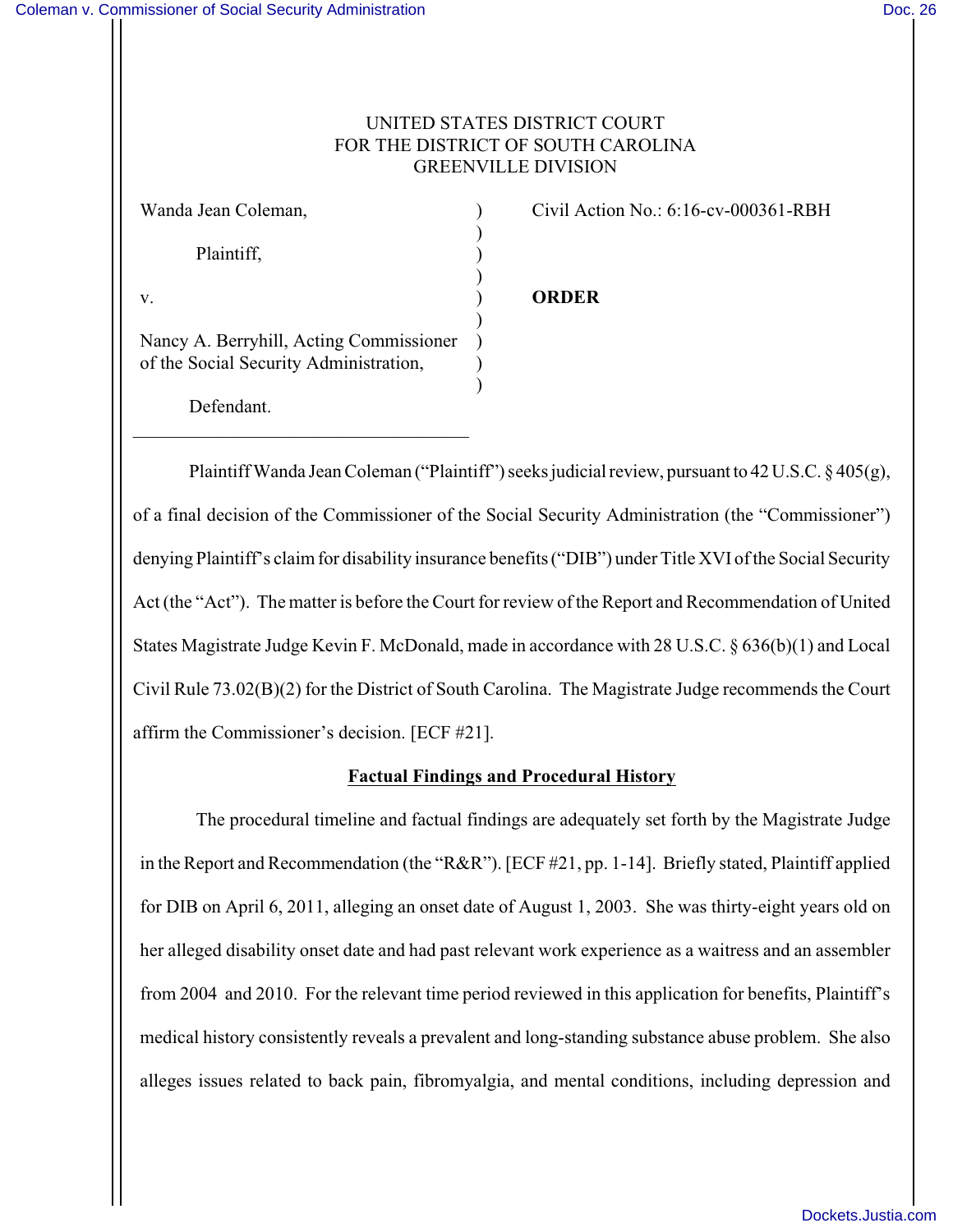anxiety.

In 2006, Plaintiff was treated at various hospitals for anxiety, panic attacks, and back pain. [ECF #11-8, Ex. 3F]. In April of that same year, Plaintiff was involuntarily committed to a hospital to undergo detoxification and treatment for major depression and opioid dependency. [ECF #11-8, Ex. 3F]. She was again treated in May of 2006 for back pain and anxiety. [ECF #11-8, Ex. 3F]. In January of 2007, Plaintiff was again hospitalized to receive treatment for opioid dependency and mood disorder. [ECF #11-7, Ex. 1F]. Plaintiff was hospitalized in March of 2007 for side effects caused by abuse of prescription medications, as well as for substance abuse, pain and panic attacks. [ECF #11-8, Ex. 3F]. Later that month, she was committed to the hospital for treatment of mood disorder, opioid dependence, and benzodiazepine dependence, with medical records noting she had "severe and persistent drug use." [ECF #11-7, Ex. 1F]. Later that year, Plaintiff underwent additional hospitalization for treatment of opioid dependence, benzodiazepine dependence, depression, generalized anxiety disorder, panic disorder with agoraphobia, and claustrophobia. [ECF #11-7, Ex. 1F]. The medical treatment was focused on Plaintiff's attempted withdrawal from continued opioid misuse. [ECF #11-7, Ex. 1F]. At that time, the attending physician opined that Plaintiff did not meet the criteria for a bipolar diagnosis. [ECF #11-7, Ex. 1F].

However, in June of 2007, Plaintiff was again treated for opiate dependence and bipolar disorder after her children insisted she seek treatment after using her boyfriend's Lortab. [ECF #11-7, Ex. 1F]. On July 2, 2007, a month later, Plaintiff was treated for poly-substance abuse, depression, bipolar disorder, and agoraphobia and panic disorder after presenting to the hospital after an overdose on Tylenol and a case of beer. [ECF #11-7, Ex. 2F]. She was again treated in late July of 2007 for polysubstance abuse and abdominal pain. [ECF #11-11, Ex. 6F]. Dr. Wade Harris diagnosed Plaintiff with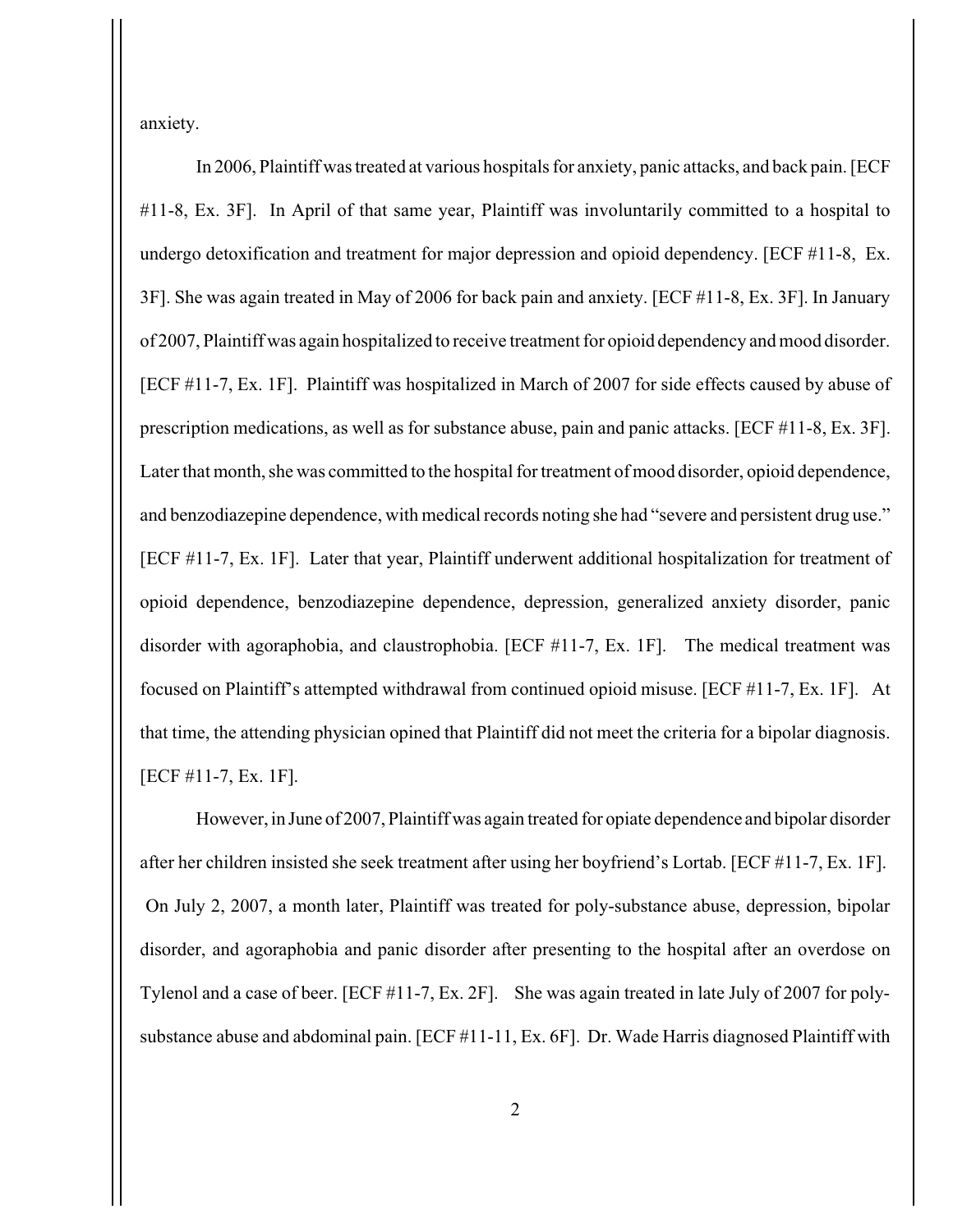major depression and anxiety at that time. Plaintiff was admitted again in August of 2007 for benzodiazepine withdrawal. In November and December of 2007, Plaintiff was treated for anxiety and low back pain [ECF #11-9, Ex. 3F; ECF #11-10, Ex. 4F]. Dr. Daniel Jebens treated Plaintiff from 2008-2012 for low back pain, depression, and anxiety. [ECF #12-6].

 From 2009-2011 Plaintiff was hospitalized several times for treatment of depressive disorder and amphetamine dependence or for issues related to her history of poly-substance abuse. [ECF #12-5]. Finally, Plaintiff's other medical records suggest she was treated over the last few years (from 2013- 2014) for gastrointestinal issues, such as ulcers, gastroesphageal reflux disease, nausea, vomiting, abdominal pain, and acute gastritis. [ECF #12-6; Ex. 18F and 19F]. Plaintiff was also treated in 2013 and 2014 for issues related to a respiratory infection, abdominal pain, and, at one point, for seizure-like activity. [ECF #12-7; Ex. 20F].

Plaintiff participated in two hearings related to her claim. Plaintiff's testimony at the first hearing involved her describing her panic attacks and depression, while also explaining that she sometimes took too much prescription medication. She also testified that she suffers from fibromyalgia. [ECF #11-2, pp. 69-92]. At the second hearing, Plaintiff testified that she has difficulty concentrating and being around people. [ECF #11-2, pp. 30-68]. She again referenced difficulties with fibromyalgia and pain in her back and said that her mental limitations prevented her from working. [ECF #11-2, pp. 30-68]. Plaintiff's application was denied initially and upon reconsideration, so she requested a hearing. Following an administrative hearing, Plaintiff's application was denied in an order dated October 18, 2012. Plaintiff then requested the Appeals Council review the decision, and upon review, the Appeals Council vacated the hearing decision and remanded the case for further proceedings. Plaintiff appeared at a second hearing on June 4, 2014, where an impartial vocational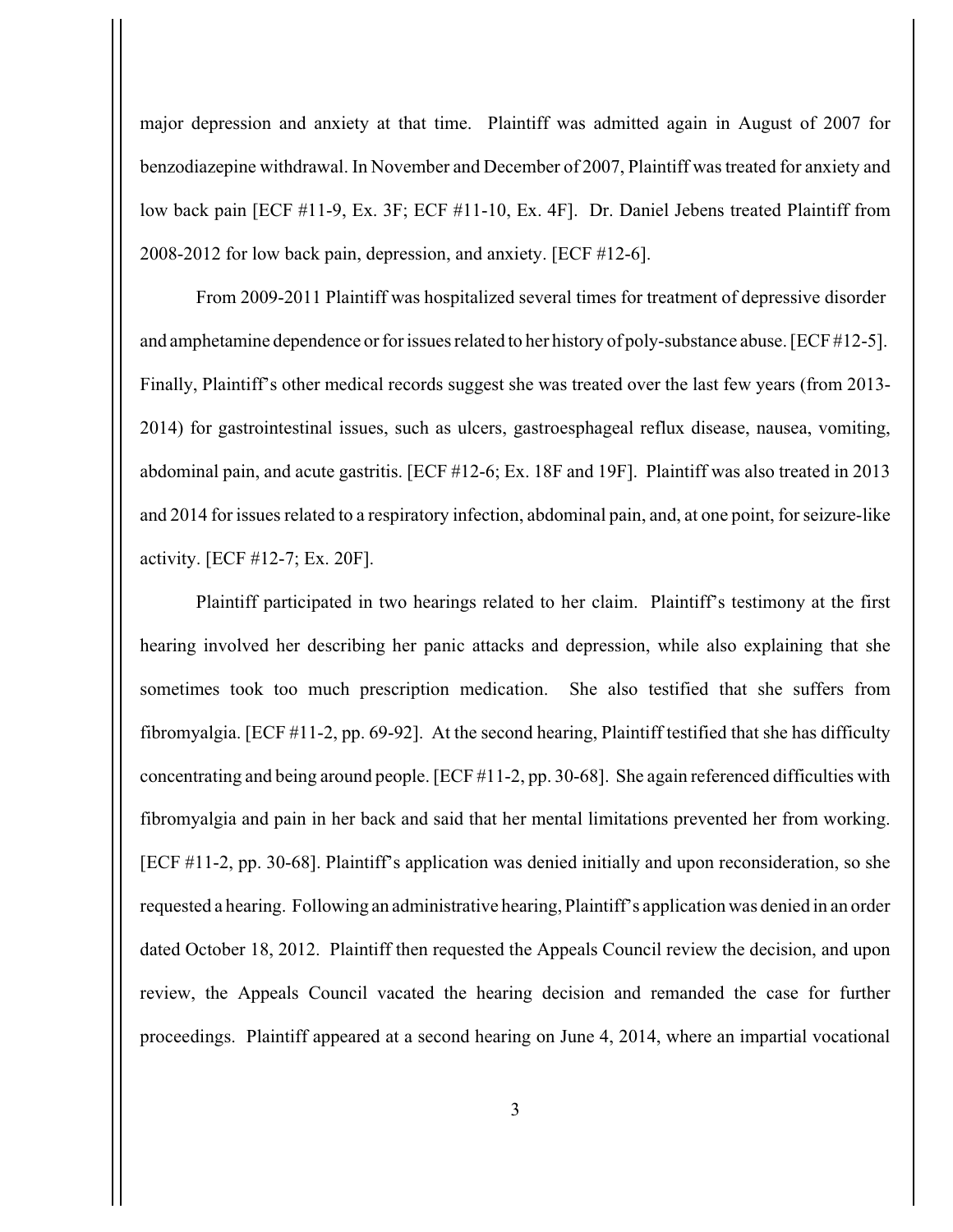expert was also present. After considering the evidence presented before her and the testimony at the

hearing, the ALJ issued an unfavorable decision on September 26, 2014. [ECF #11-2, p. 93]. The

ALJ's findings were as follows:

(1) The claimant last met the insured status requirements of the Social Security Act on March 31, 2008.

(2) The claimant did not engage in substantial gainful activity during the period from her alleged onset date of August 1, 2003 through her date last insured of March 31, 2008 (20 C.F.R. 404.1571 *et seq.*).

(3) Through the date last insured, the claimant had the following severe impairments: arthritis, back and joints; scoliosis; degenerative disc disease and degenerative joint disease; anxiety; depression, bipolar disorder; and polysubstance abuse (20 C.F.R. 404.1520(c)).

(4) Through the date last insured, the claimant did not have an impairment or combination of impairments that met or medically equaled the severity of one of the listed impairments in 20 C.F.R. Part 404, Subpart P, Appendix 1 (20 C.F.R. 404.1520(d), 404.1525, 404.1526).

(5) After careful consideration of the entire record, I find that, through the date last insured, the claimant had the residual functional capacity to perform light work as defined in 20 C.F.R. 404.1567(b). I specifically find the claimant can lift or carry, push or pull, 20 pounds occasionally and 10 pounds frequently and she can sit, stand or walk, each for 6 hours in an 8-hour workday. I also find that she can only occasionally climb a ladder, and frequently climb stairs or ramps. She can occasionally stoop, and frequently perform other posturals. Finally, I find she can perform simple, routine, repetitive work with occasional public contact and frequent contact with coworkers.

(6) Through the date last insured, the claimant was unable to perform any past relevant work (20 C.F.R. 404.1565).

(7) The claimant was born on April 16, 1965 and was 42 years old, which is defined as a younger individual age 18-49, on the date last insured (20 C.F.R. 404.1565).

(8) The claimant has a limited education and is able to communicate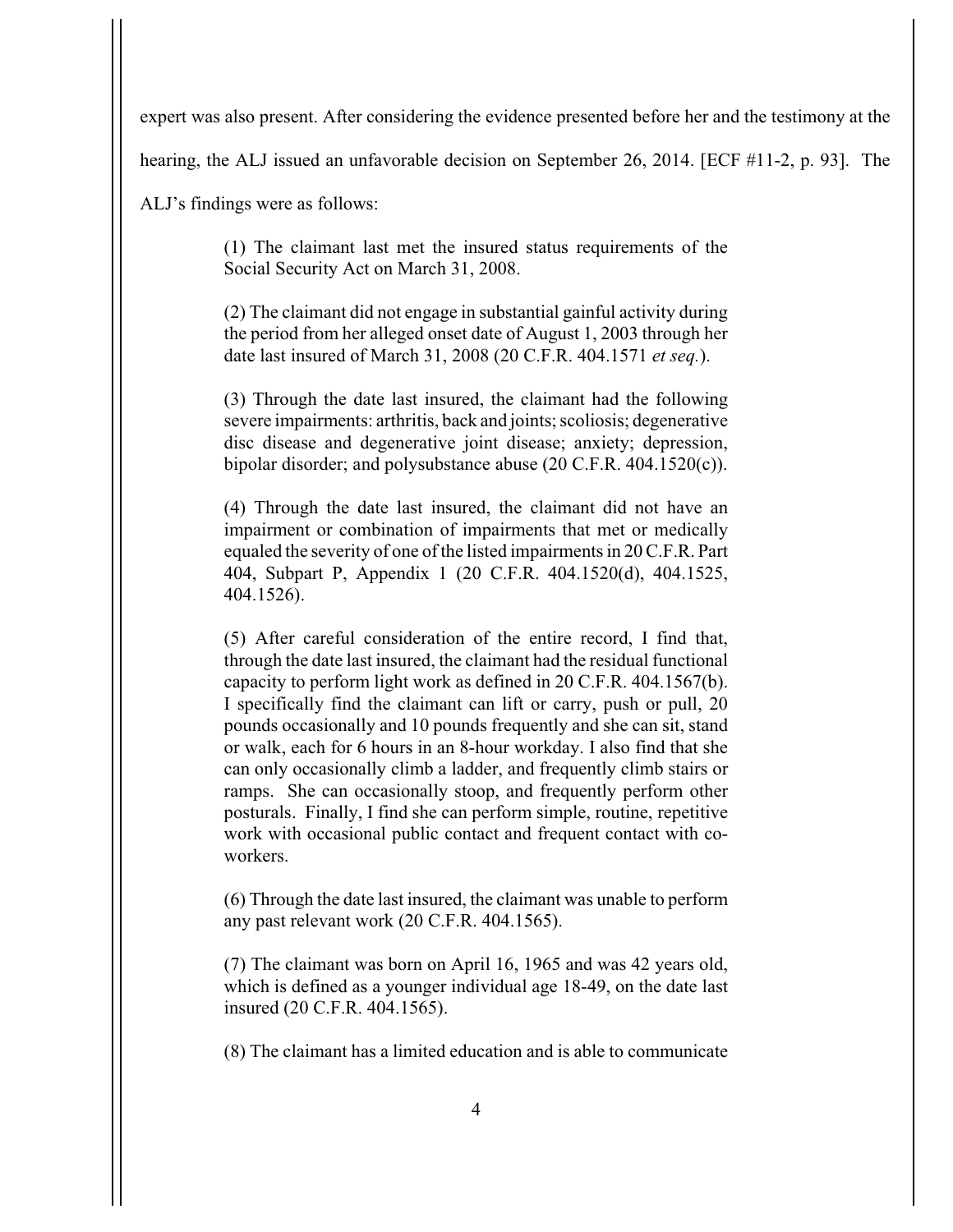in English (20 C.F.R. 404.1564).

(9) Transferability of job skills is not material to the determination of disability because using the Medical-Vocational Rules as a framework supports a finding that the claimant is "not disabled," whether or not the claimant has transferable job skills (See SSR 82- 41 and 20 C.F.R. Part 404, Subpart P, Appendix 2).

(10) Through the date last insured, considering the claimant's age, education, work experience, and residual functional capacity, there were jobs that existed in significant numbers in the national economy that the claimant could have performed (20 C.F.R. 404.1569 and 404.1569(a)).

 (11) The claimant was not under a disability, as defined in the Social Security Act, at any time from August 1, 2003, the alleged onset date, through March 31, 2008, the date last insured (20 C.F.R. 404.1520(g)).

[ECF #11-2, pp. 13-18].

Plaintiff again sought review by the Appeals Council regarding this decision, but the Appeals Council denied her request for review, thereby making the ALJ's decision the Commissioner's final administrative decision for purposes of judicial review. On February 5, 2016, Plaintiff filed her Complaint in this Court. [ECF #1]. Both Plaintiff and Defendant filed briefs [ECF #17; ECF #18; ECF #19], and the Magistrate Judge issued a Report and Recommendation on June 14, 2017, recommending that the Commissioner's decision be affirmed. [ECF #21, p. 23]. Plaintiff filed objections on June 19, 2017. [ECF #22]. Defendant replied to these objections July 3, 2017. [ECF # 24].

### **Standard of Review**

## **I. Judicial Review of the Commissioner's Findings**

The federal judiciary has a limited role in the administrative scheme established by the Act, which provides the Commissioner's findings "shall be conclusive" if they are "supported by substantial evidence." 42 U.S.C. § 405(g). "Substantial evidence has been defined innumerable times as more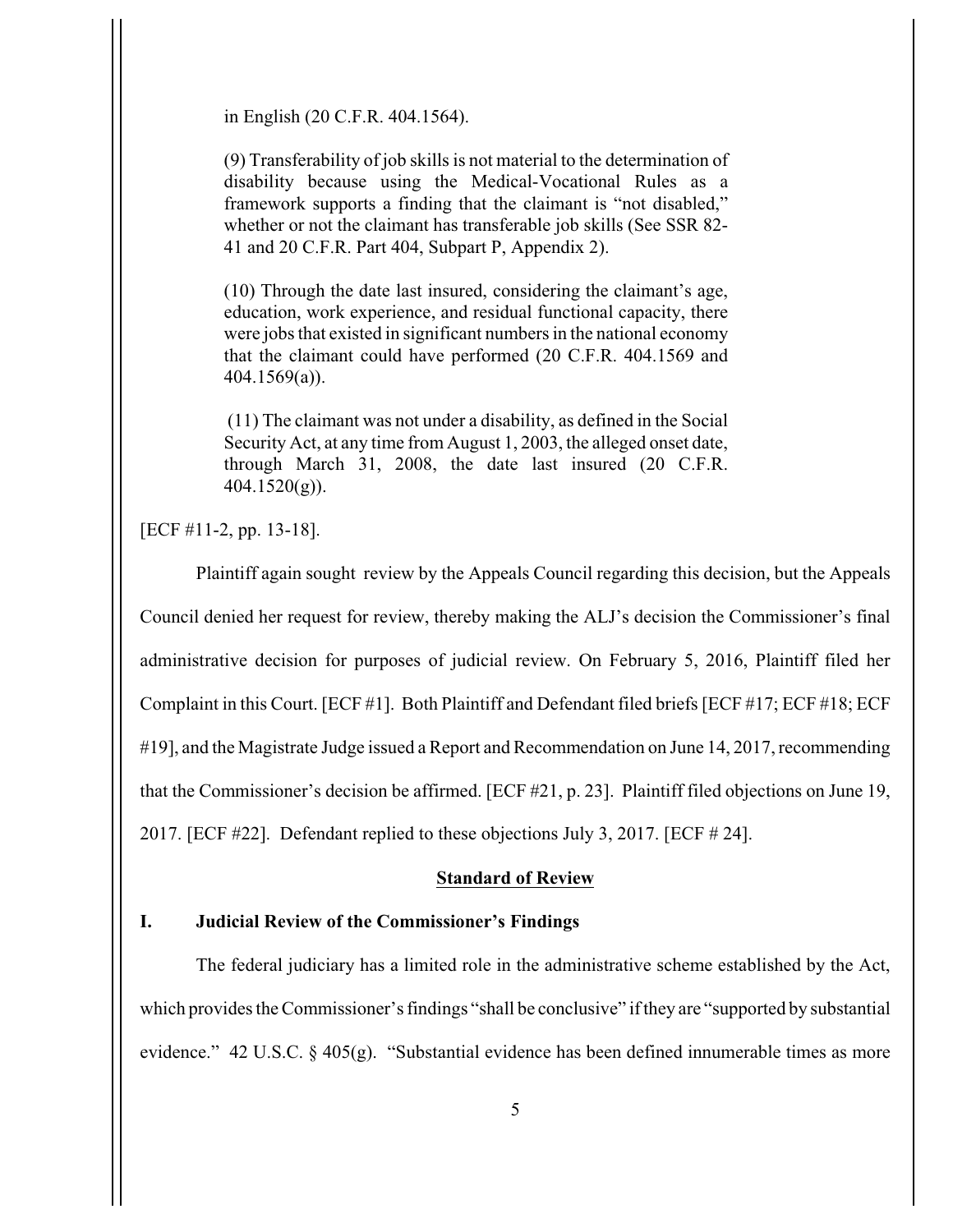than a scintilla, but less than preponderance." *Thomas v. Celebrezze*, 331 F.2d 541, 543 (4th Cir. 1964). Substantial evidence "means such relevant evidence as a reasonable mind might accept as adequate to support a conclusion." *Richardson v. Perales*, 402 U.S. 389, 401 (1971).

This statutorily mandated standard precludes a de novo review of the factual circumstances that substitutes the Court's findings for those of the Commissioner. *Vitek v. Finch*, 438 F.2d 1157, 1157-58 (4th Cir. 1971); *Hicks v. Gardner*, 393 F.2d 299, 302 (4th Cir. 1968). The Court must uphold the Commissioner's factual findings "if they are supported by substantial evidence and were reached through application of the correct legal standard." *Hancock v. Astrue*, 667 F.3d 470, 472 (4th Cir. 2012); *see also Blalock v. Richardson*, 483 F.2d 773, 775 (4th Cir. 1972) (stating that even if the Court disagrees with the Commissioner's decision, the Court must uphold the decision if substantial evidence supports it). This standard of review does not require, however, mechanical acceptance of the Commissioner's findings. *Flack v. Cohen*, 413 F.2d 278, 279 (4th Cir. 1969). The Court "must not abdicate [its] responsibility to give careful scrutiny to the whole record to assure that there is a sound foundation for the [Commissioner]'s findings, and that [her] conclusion is rational." *Vitek*, 438 F.2d at 1157-58.

#### **II. The Court's Review of the Magistrate Judge's Report and Recommendation**

The Magistrate Judge makes only a recommendation to the Court. The Magistrate Judge's recommendation has no presumptive weight, and the responsibility to make a final determination remains with the Court. *Mathews v. Weber*, 423 U.S. 261, 270-71 (1976). The Court must conduct a de novo review of those portions of the Report and Recommendation ("R & R") to which specific objections are made, and it may accept, reject, or modify, in whole or in part, the recommendation of the Magistrate Judge or recommit the matter with instructions. 28 U.S.C.  $\S$  636(b)(1).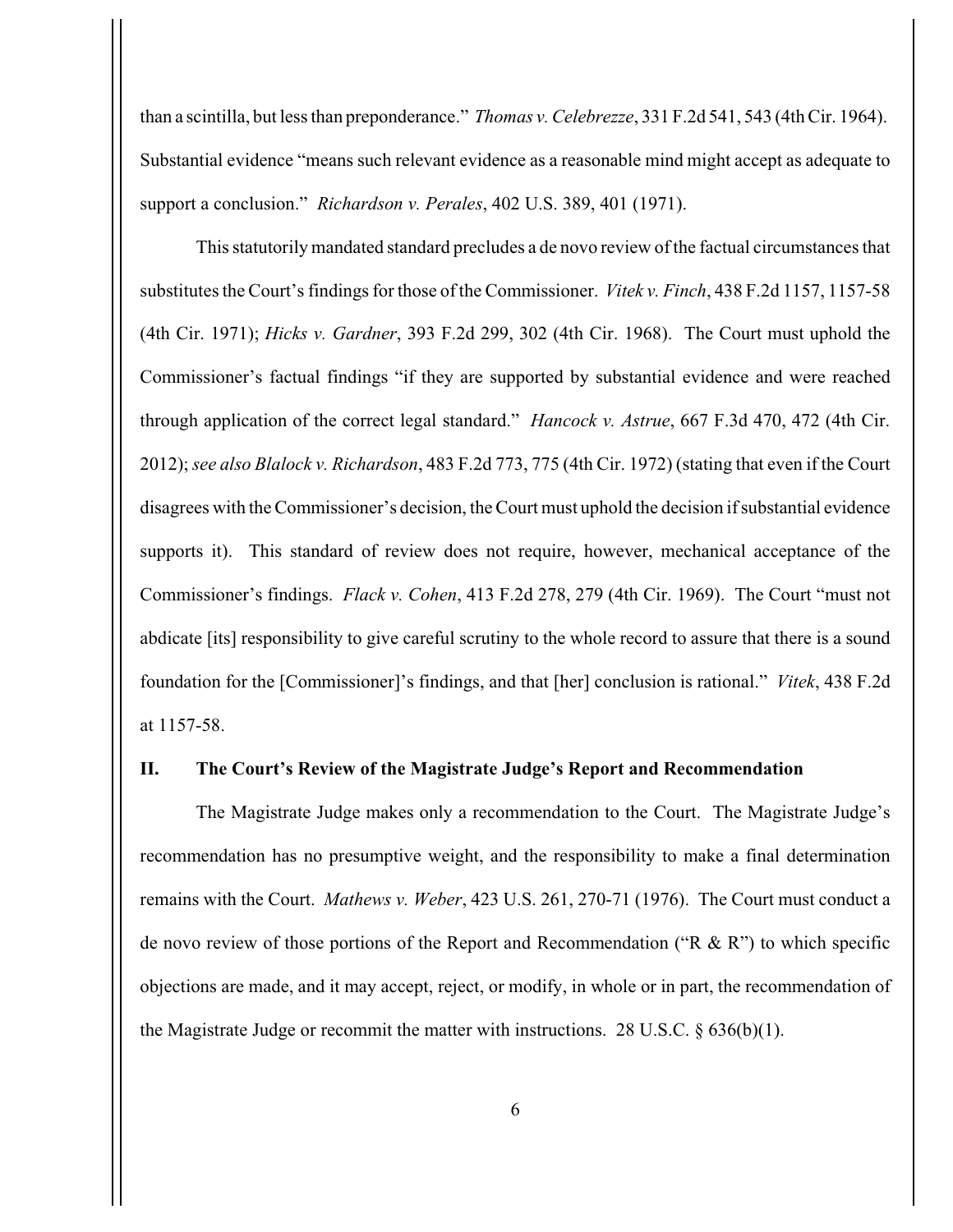The Court must engage in a de novo review of every portion of the Magistrate Judge's report to which objections have been filed. *Id.* However, the Court need not conduct a de novo review when a party makes only "general and conclusory objections that do not direct the [C]ourt to a specific error in the [M]agistrate [Judge]'s proposed findings and recommendations." *Orpiano v. Johnson*, 687 F.2d 44, 47 (4th Cir. 1982). In the absence of specific objections to the R & R, the Court reviews only for clear error, *Diamond v. Colonial Life & Acc. Ins. Co.*, 416 F.3d 310, 315 (4th Cir. 2005), and the Court need not give any explanation for adopting the Magistrate Judge's recommendation. *Camby v. Davis*, 718 F.2d 198, 200 (4th Cir. 1983).

Here, after reviewing the record, including the briefs filed by the parties, the Magistrate Judge recommends affirming the decision of the Commissioner. Plaintiff raises several objections to these findings: (1) the Magistrate Judge erred in finding that the ALJ properly concluded Plaintiff did not have significant impairment with respect to her mental functional abilities, in part due to an alleged faulty hypothetical question posed to the vocational expert; (2) the Magistrate Judge failed to adequately consider the impact Plaintiff's severe pain had on her mental functional capacity; and (3) the Magistrate Judge erred in agreeing with the Commissioner that Plaintiff's limitations were due to her addiction to opioid drugs, and accordingly she was not disabled. [ECF #22, pp. 1-3]. This Court will analyze the merit of each objection below.

## **Analysis**

## **A. ALJ's Decision Unsupported by Medical Evidence & Testimony**

Plaintiff's first objection is that the Magistrate Judge erred in determining that the ALJ's decisions was supported by substantial evidence. Plaintiff also raised this issue in her brief. Plaintiff first argues that medical testimony does not support a finding that Plaintiff is not disabled; however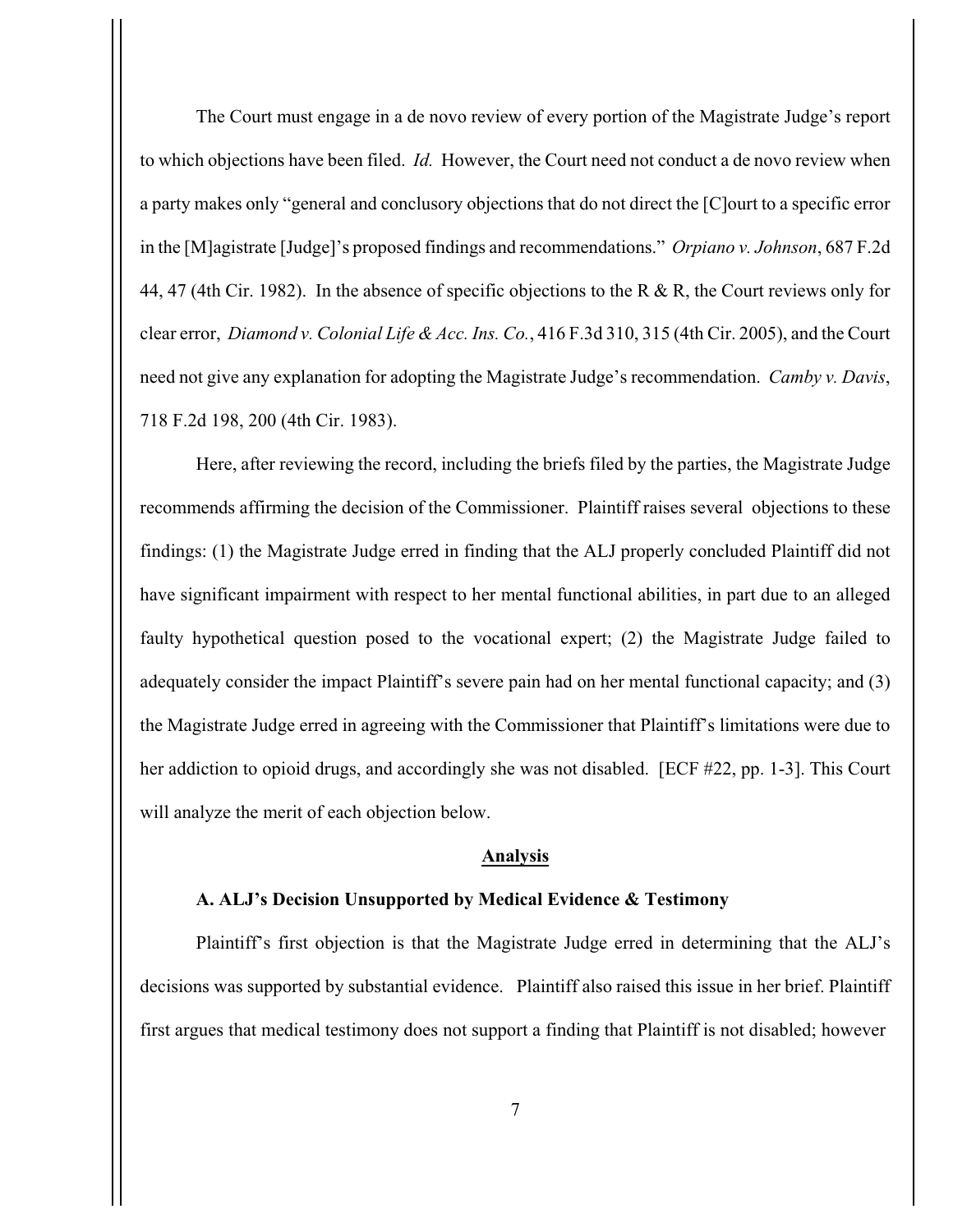she does not provide any references to the specific evidence in the record she believes contradicts the ALJ's finding. She further objects that substantial evidence supports this decision because she argues the ALJ relied upon the testimony of a vocational expert who testified that Plaintiff could perform several jobs in the economy based on her limitations, thereby precluding a finding that Plaintiff is disabled. Plaintiff argues that this is reversible error because the ALJ's hypothetical question to the vocational expert did not include limitations reflecting Plaintiff's mental abilities, despite the fact that she had been hospitalized twelve times, treate at a mental health clinic, and had been to the emergency room thirty-one times, often for treatment of a mental illness or poly-substance abuse.

In *Walker v. Bowen*, the Fourth Circuit Court of Appeals held that the opinion of a vocational expert is not particularly helpful if not delivered in response to a hypothetical question that *fairly* sets out claimant's impairments. 889 F.2d 47, 50 (4th Cir. 1989) (emphasis added). Several years later, the Fourth Circuit held that a hypothetical question that adequately reflects a residual functional capacity supported by sufficient evidence is proper. *Johnson v. Barnhart*, 434 F.3d 650 (4th Cir. 2005). While a vocational expert's testimony may not be relevant or helpful if not based upon all evidence of record, vocational experts are also not psychology experts qualified to render medical opinions; rather, they are able to opine as to whether certain jobs exist in the national economy given certain mental or physical demands of different jobs as compared to a given residual functional capacity. *See Fisher v. Barnhart*, Civil Action No. 05-1473, 2006 WL 1328700, at \*5 (4th Cir. 2006).

*Fisher* involved a similar challenge to the ALJ's determination that a claimant was not disabled based upon that ALJ's reliance on testimony from a vocational expert. In *Fisher*, the Fourth Circuit did not agree that the ALJ's residual functional capacity and subsequent hypothetical posed to the vocational expert failed to reflect the plaintiff's alleged mental limitations. *Fisher* determined that the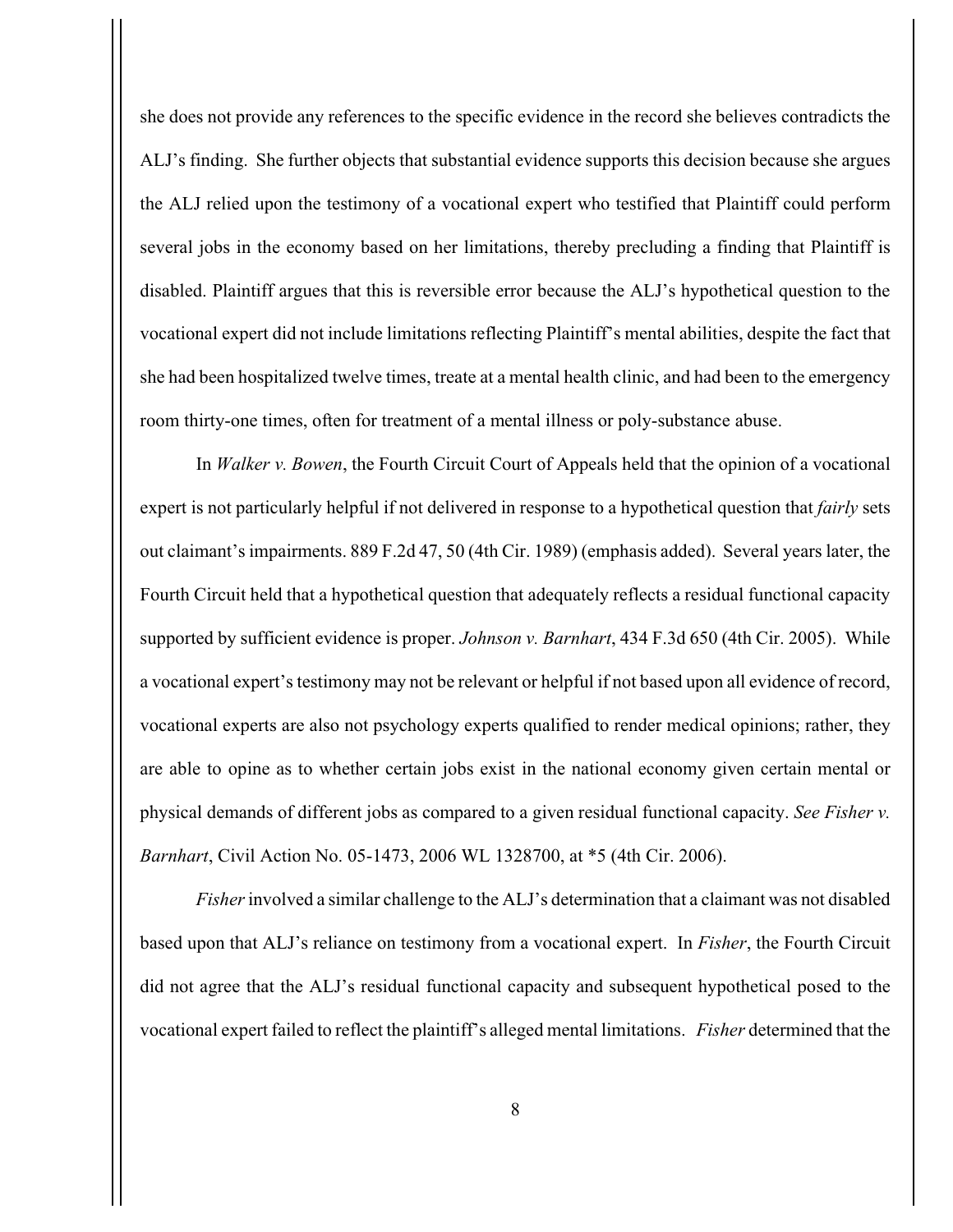ALJ considered the mental limitations and reflected those limitations in the RFC by preventing the plaintiff from performing complex tasks. *Id.* at \*4.Similarly, the ALJ in Fisher told the vocational expert to assume the claimant could perform "unskilled work" and cannot perform complex tasks, reflecting the RFC that was previously determined to be supported by substantial evidence. *Id*. at \*5. Thus, *Fisher* held that because the ALJ's RFC determination was supported by substantial evidence and the hypothetical question incorporated that determination, there was no reversible error.

Similarly, in this case the ALJ determined that Plaintiff had the RFC to perform a range of light, unskilled work. Specifically, the ALJ stated that Plaintiff could perform simple, routine, repetitive work. Based upon this RFC, the ALJ asked the vocational expert to consider a person of Plaintiff's age, education, and vocational background, who could life, carry, push, and/or pull 20 pounds occasionally and ten pounds frequently; sit, stand or walk for six hours each during an eight-hour workday; climb a ladder and stoop occasionally, climb stairs or ramps and perform other postural activities frequently; and perform simple, routine, repetitive work with occasional public contact and frequent contact with others. [ECF #11-2, pp. 64-65].

The record is devoid of any determination by a mental health professional suggesting Plaintiff had work-preclusive mental limitations. Moreover, the record reveals, as noted by the ALJ that the inpatient admissions resulted from substance abuse, as opposed to mental impairments. Moreover, the ALJ relied upon the fact that no medical examiner determined Plaintiff's mental limitations were work preclusive, she was generally admitted to the hospital for complications related to her persistent drug use, upon treatment and/or detoxification at the hospital, her mental symptoms generally improved and she stabilized, and Plaintiff often did not follow the suggested treatment plan. The ALJ adequately explained why she determined that Plaintiff retained the ability to perform simple, routine repetitive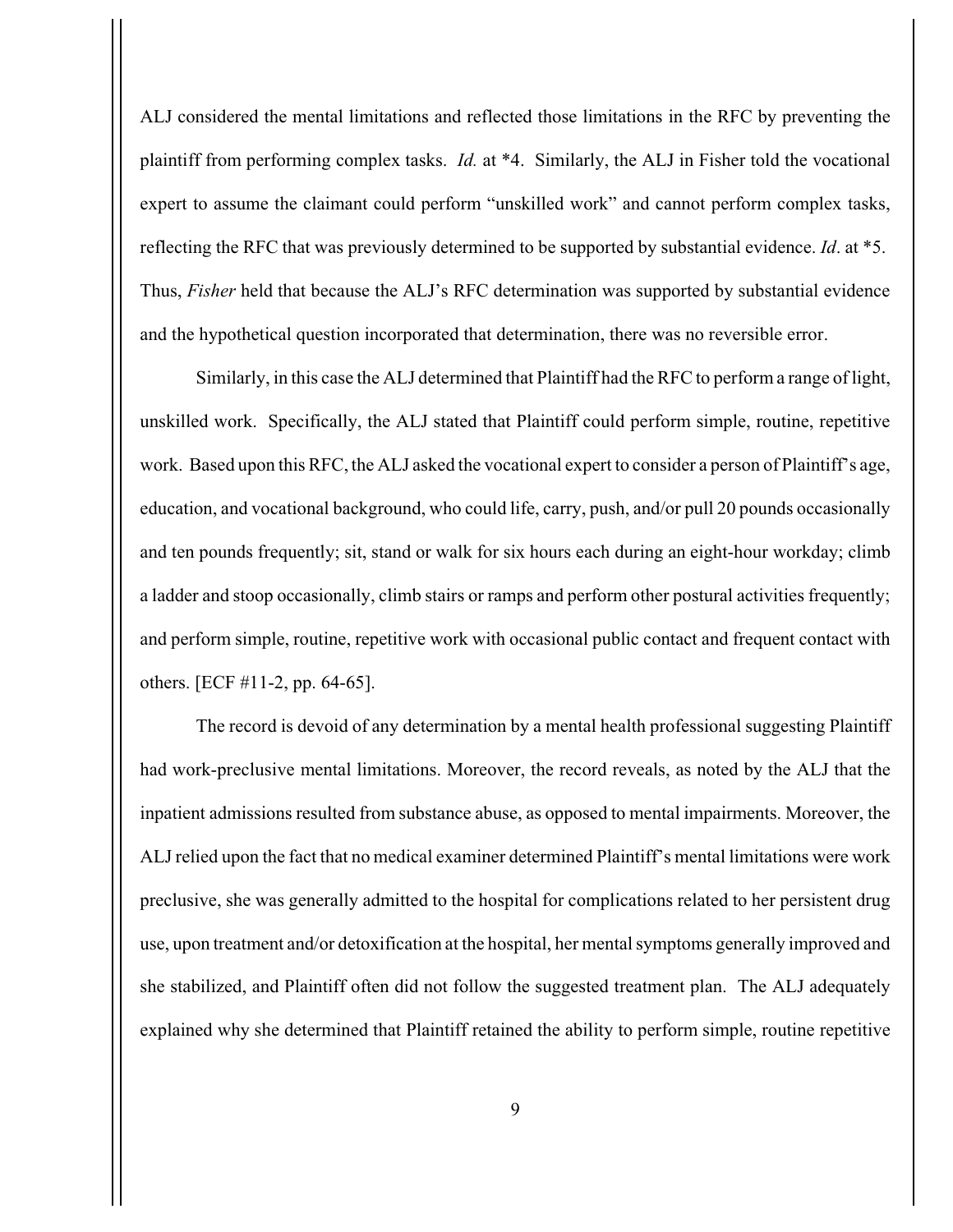work by considering the mental limitations that were present in the record. This Court is not tasked with the duty of reweighing the evidence in this case. *Johnson v. Barnhart*, 434 F.3d 650, 653 (4th Cir. 2005). Accordingly, the hypothetical question and subsequent vocational expert testimony based upon this determination were proper and the resulting findings were supported by substantial evidence. This Court overrules Plaintiff's objections related to these issues.

## **B. Impact of Severe Pain upon Mental Limitations**

Plaintiff next objects to the Magistrate Judge's finding that her pain did not significantly interfere with her mental functional capacity. Plaintiff generally argues that the record otherwise shows that her pain was severe enough to impact her focus and ability to stay on task. Assessing a claimant's credibility regarding pain involves a two-step process. *Craig v. Chater*, 76 F.3d 585, 594 (4th Cir. 1996) (citing 20 C.F.R. §§ 416.929(b) & 404.1529(b)). First, objective medical evidence must show the existence of a medical impairment that "could reasonably be expected to produce the actual pain, in the amount and degree, alleged by the claimant." *Id.* (internal quotation marks omitted). If the Commissioner determines the threshold step is satisfied, the Commissioner must evaluate "the intensity and persistence of the claimant's pain, and the extent to which it affects h[is] ability to work.<sup>1</sup> Id. at 595. The Commissioner's evaluation must account for not only Plaintiff's statements about his pain, but also for all available evidence, "including the claimant's medical history, medical signs, and laboratory findings . . . ; any objective medical evidence of pain . . . ; and any other evidence relevant

 $1$  The regulations set forth a framework for evaluating symptoms and prescribe seven factors for analyzing the claimant's credibility. 20 C.F.R. § 404.1529(c)(3). These factors are (i) Your daily activities; (ii) The location, duration, frequency, and intensity of your pain or other symptoms; (iii) Precipitating and aggravating factors; (iv) The type, dosage, effectiveness, and side effects of any medication you take or have taken to alleviate your pain or other symptoms; (v) Treatment, other than medication, you receive or have received for relief of your pain or other symptoms; (vi) Any measures you use or have used to relieve your pain or other symptoms (e.g., lying flat on your back, standing for 15 to 20 minutes every hour, sleeping on a board, etc.); and (vii) Other factors concerning your functional limitations and restrictions due to pain or other symptoms.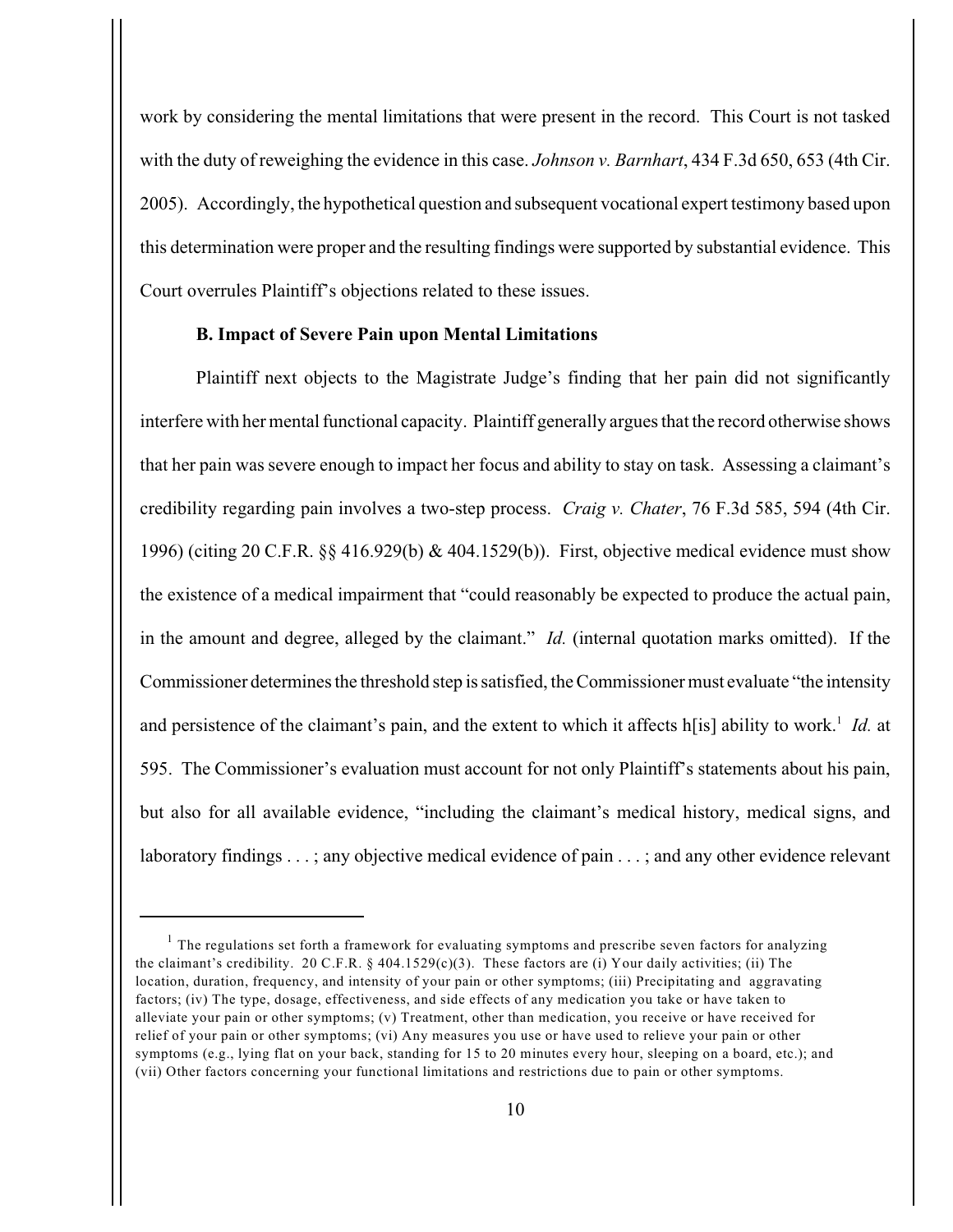to the severity of the impairment, such as evidence of the claimant's daily activities, specific descriptions of the pain, and any medical treatment taken to alleviate it." *Id.* (internal quotation marks and citations omitted). Once a claimant meets the "threshold obligation of showing by objective medical evidence a condition reasonably likely to cause the pain claimed, [the claimant is] entitled to rely exclusively on subjective evidence to prove the second part of the test, *i.e.*, that his pain is so continuous and/or so severe that it prevents him from working a full eight hour day." *Hines v. Barnhart*, 453 F.3d 559, 565 (4th Cir. 2006). However,

> This is not to say . . . objective medical evidence and other objective evidence are not crucial to evaluating the intensity and persistence of a claimant's pain and the extent to which it impairs her ability to work. They most certainly are. Although a claimant's allegations about her pain may not be discredited solely because they are not substantiated by objective evidence of the pain itself or its severity, they need not be accepted to the extent they are inconsistent with the available evidence, including objective evidence of the underlying impairment, and the extent to which that impairment can reasonably be expected to cause the pain the claimant alleges she suffers . . .

*Craig*, 76 F.3d at 595. A claimant's symptoms, including pain, are considered to diminish claimant's capacity to work to the extent that alleged functional limitations are reasonably considered with objective medical evidence and other evidence 20 C.F.R. § 404.1529(c)(4).

Here, the ALJ determined that while Plaintiff's medically determinable mental and physical impairments could reasonably be expected to cause her alleged symptoms, her statements regarding the intensity, persistence, and limiting effects of the symptoms were not entirely credible based on the ALJ's review of the record. [ECF #11-2, p. 23]. The Magistrate Judge determined that the ALJ adequately summarized his reasons for this finding, including the fact that Plaintiff's allegations of pain did not significantly interfere with her daily functioning. The ALJ considered several factors, including the fact that Plaintiff had relatively normal mental evaluations once she stabilized after being prescribed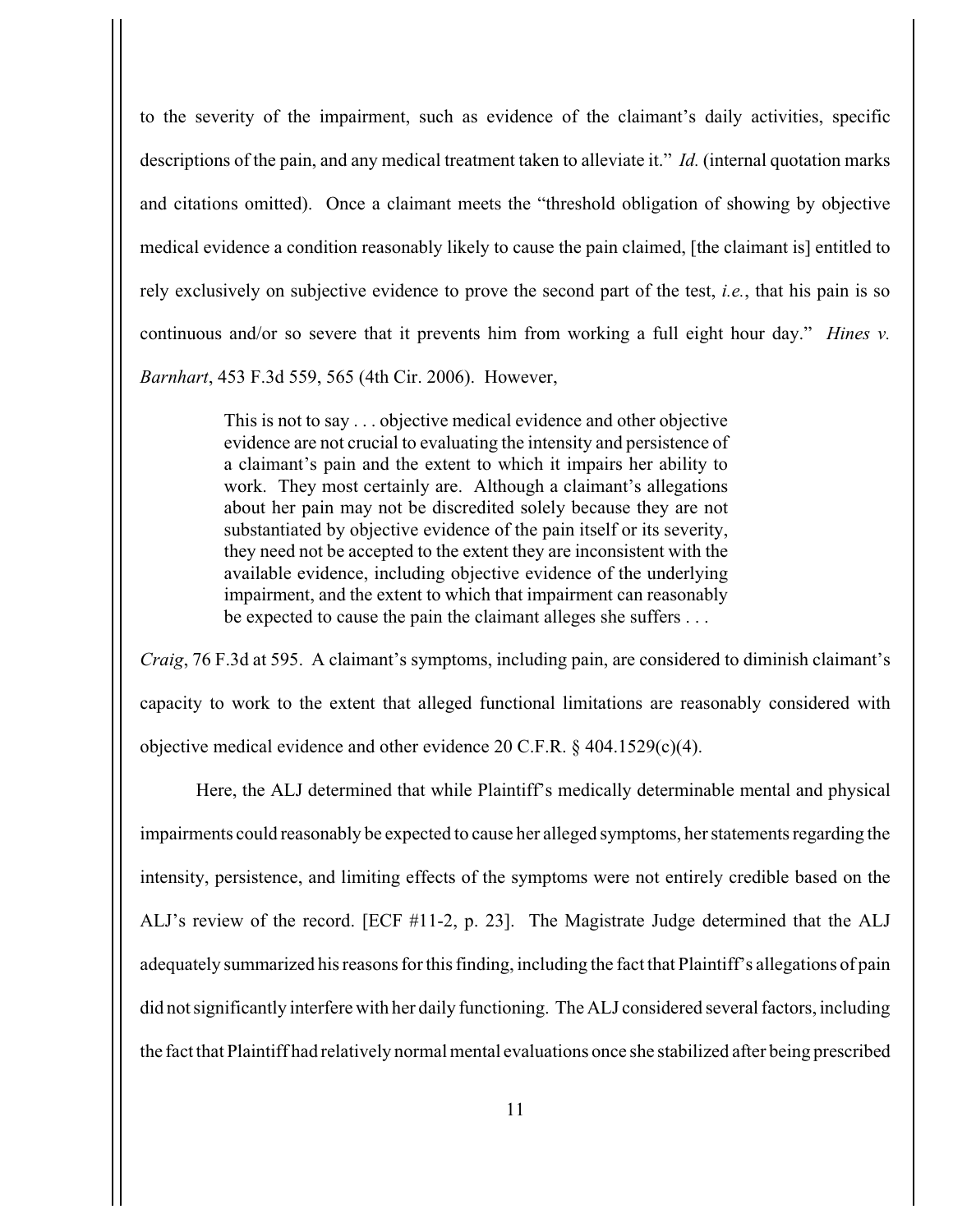medication. [ECF #11-2, p. 23], and Plaintiff was not always compliant with medication. In fact, while Plaintiff was advised to seek the care of a psychiatrist or therapist, and to enter into a 12-step program, she was noncompliant. This evidence suggested to the ALJ that Plaintiff's symptoms were not as troubling as alleged. The ALJ also considered the fact that Plaintiff's activities of daily living, such as watching television, reading the Bible, washing dishes, shopping for groceries, taking walks, and visiting with family tended to suggest that she was not in as much pain as alleged. [ECF #11-2, p. 23]. Accordingly, this Court finds that any finding by the ALJ that pain did not significantly interference with Plaintiff's mental functional capacity is supported by substantial evidence, and this objection is overruled.

#### **C. Effect of Opioid Addiction**

Finally, at the conclusion of Plaintiff's objections she appears to argue that the Magistrate Judge erred in "essentially" agreeing with the determination that most of Plaintiff's limitations were due to her addiction to opioid drugs. Plaintiff argues that because she was taking prescription medication which is highly addictive, it was predictable that she would become addicted to these drugs, and therefore this is an inadequate basis to deny her claim. [ECF #22, p. 3]. First, Plaintiff provides no evidentiary testimony or legal support regarding this objection. Second, the ALJ referenced the fact that her polysubstance abuse was not a contributing factor material to the determination of disability. [ECF #11-2, p. 18]. Nonetheless, the Social Security Act prohibits the definition of "disabled" if drug use is a contributing factor material to the disability determination. 42 U.S.C.  $\S\S 423(d)(2)(C)$ ;  $1382(a)(3)(J)$ . Accordingly, this Court does not find support for Plaintiff's objection that she should have been found disabled because her addiction to pain medication impairs her ability to work. This objection is overruled.